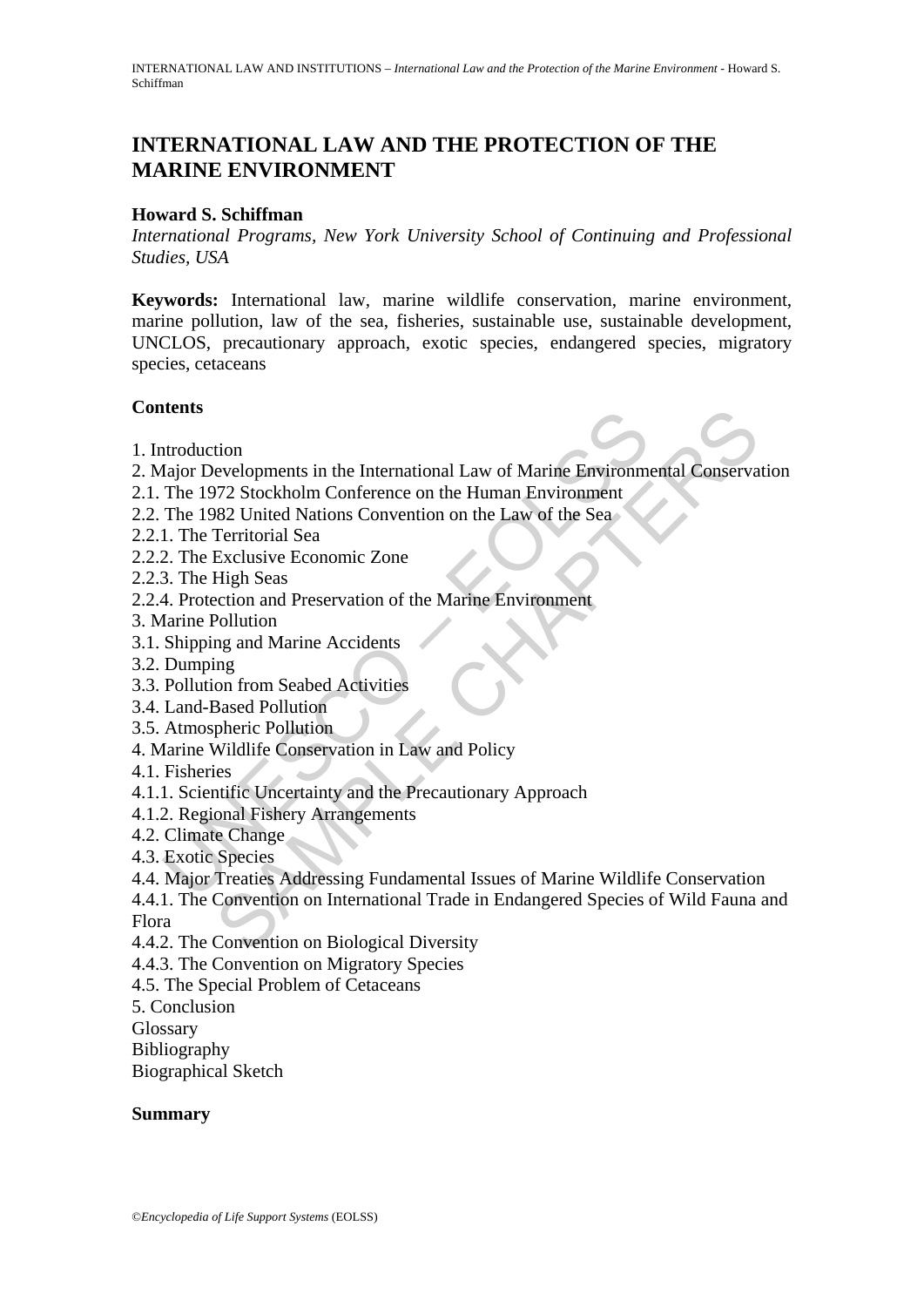The development of the modern law of the sea and the growing concern for the condition of the oceans have given rise to a number of legal regimes addressing problems of the marine environment including pollution, loss of biodiversity, protection of endangered species, and marine mammals. The international law of the sea provides a foundation for continuing progress. The future of marine conservation, however, depends upon the ability and willingness of states to cooperate in these common objectives and the capacity of individual states to prescribe and enforce their own marine conservation laws.

# **1. Introduction**

One of the most remarkable developments in the field of international law in the latter half of the twentieth century was the increasing concern for the status of the marine environment. Outmoded ideas that the oceans were somehow bottomless dumping grounds with limitless assimilative capacity and a ceaseless ability to surrender their resources have been replaced with a new, and more scientifically oriented, awareness of the oceans' environmental and ecological health.

The oceans are indeed focal points of this recent and growing environmental consciousness. The environmental degradation of the oceans is by definition a global problem. Overfishing, vessel and land-based pollution, unsustainable and environmentally unfriendly exploitation of mineral resources, as well as the destruction of marine biodiversity are the concerns of all humanity **(see** *Law Regarding Protection of the Environment During Wartime***).** The issues raised by marine mammal conservation are unique in the discourse. In future years, the impact of climate change on the marine environment promises to present even further challenges.

ironment. Outmoded ideas that the oceans were somehow bot mds with limitless assimilative capacity and a ceaseless ability urrces have been replaced with a new, and more scientifically oriecceans' environmental and ecologi International declinest and moreover somehow bottomies dum<br>th. Outmoded ideas that the oceans were somehow bottomiess dum<br>th limitless assimilative capacity and a ceaseless ability to surrender<br>environmental and ecological The various problems of marine conservation are potentially devastating to human beings. The significance of the oceans to industry, nutrition, and the sciences cannot be overstated. The oceans contribute to our food, medicines, energy, transportation, commerce, defense, and even recreation. Both the shallow coastlines and the murky depths support an intricate and interconnected web of life that is only beginning to yield its secrets. While the importance of the oceans is manifest, so, too, must the international legal order be prepared to address the inevitable conflicts and problems that arise from competing maritime interests? Indeed, the modern law of the sea and international environmental law have given rise to a proliferation of legal instruments that will help countries utilize the oceans in a responsible way.

### **2. Major Developments in the International Law of Marine Environmental Conservation**

Like all domains of international law, international environmental law is comprised of treaties and customary law. Both of these sources of law provide supporting, yet distinct, legal obligations to be applied by states. In practice, however, the treaty has proven to be the dominant and more viable source in this area of law. Several major conferences and historical events have given life to the modern field of international environmental law in general and marine environmental conservation in particular. This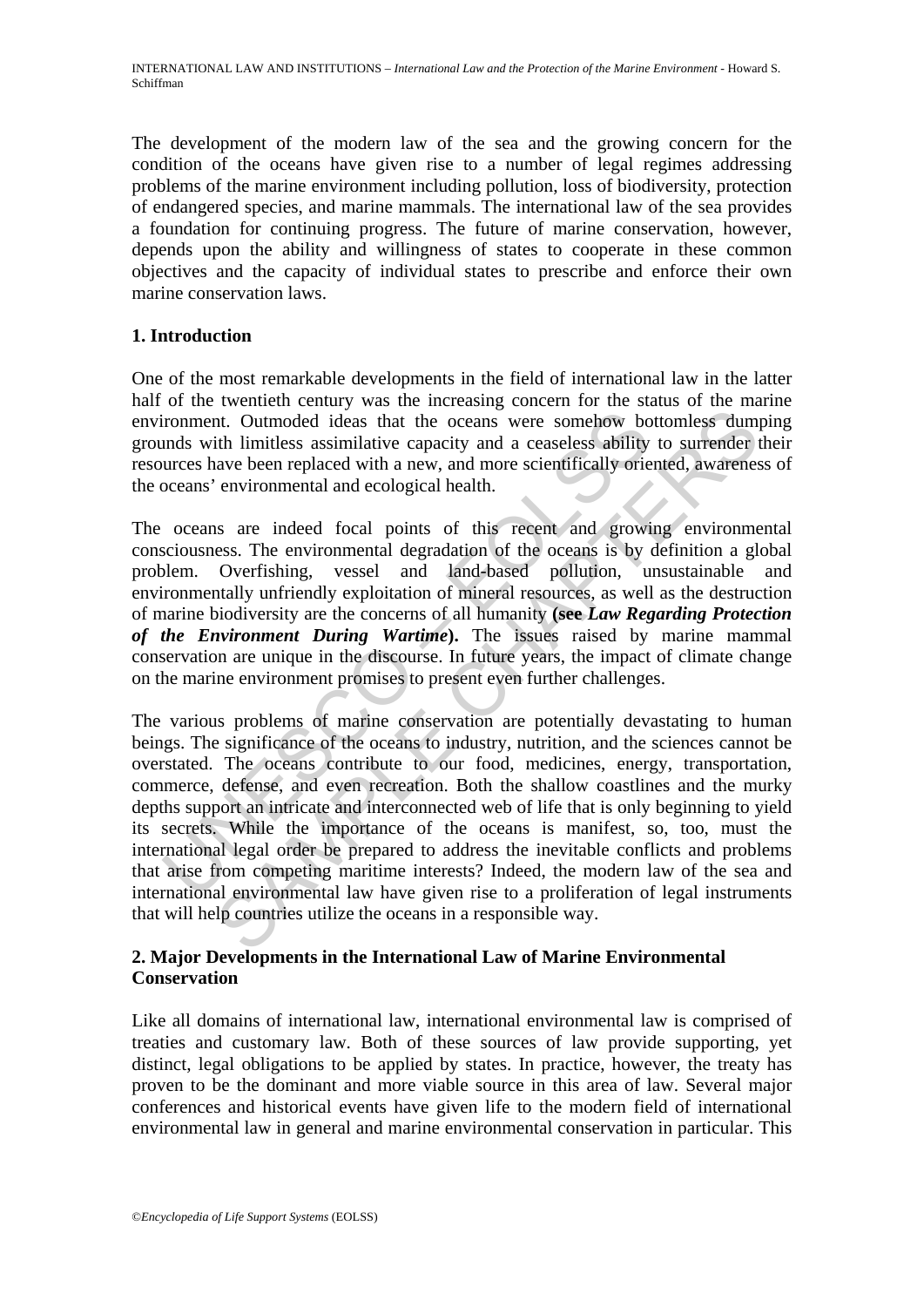section discusses some of these events and provides a context for the development of the evolution of modern international marine conservation.

#### **2.1. The 1972 Stockholm Conference on the Human Environment**

If one could trace the awakening of an environmental awareness in international law to a single event, it would likely be the United Nations Conference on the Human Environment held in Stockholm in 1972 (the Stockholm Conference). While there were in fact environmental crises that required legal attention before the Stockholm Conference, such as the *Torrey Canyon* oil spill in 1967, such occurrences were typically dealt with on an *ad hoc* basis. No comprehensive body of international law existed to address them although several treaties addressing marine conservation predated Stockholm (some of which are discussed later in this article). The Stockholm Conference was convened by the United Nations (U.N.) following growing concerns by the United States and other industrialized countries for such factors as pollution, population growth, and the exhaustion of natural resources.

ference was convened by the United Nations (U.N.) following gr<br>United States and other industrialized countries for such face<br>allation growth, and the exhaustion of natural resources.<br>
resenting both developed and less dev is was convened by the United Nations (U.N.) following growing concerned States and other industrialized countries for such factors as pollut growth, and the exhaustion of natural resources.<br>
In growth, and the exhaustion Representing both developed and less developed countries, 114 states attended the Stockholm Conference. One of the most palpable difficulties of Stockholm was balancing the views of less developed countries with wealthier industrial states. Less developed countries maintained that exploitation of natural resources was a path to economic growth, while developed states tended to view the diminution of resources as a degradation of the planet. This friction between developed and developing states remains a substantial factor in the debate over environmental conservation **(***see Section 4.4.2. The Convention on Biological Diversity***).** 

The most significant achievements of the Stockholm Conference were the establishment of the United Nations Environment Programme (UNEP) and a statement of general principles called simply the "Stockholm Declaration." The UNEP is a subsidiary organ of the U.N. and monitors environmental conditions, implements projects, develops recommended standards, and facilitates the efforts of various national and international environmental initiatives.

The Stockholm Declaration sets forth several broad, yet key, principles that have become cornerstones of international environmental law and are particularly relevant to marine conservation. First, Principle 1 recognizes the "solemn responsibility to protect and improve the environment for present and future generations." Principle 4 recognizes a special responsibility to safeguard and manage wildlife and its habitat. Principle 5 warns against the exhaustion of natural resources. Furthermore, Principle 7 calls for states to "take all possible steps to prevent pollution of the seas by substances that are liable to create hazards to human health, to harm living resources and marine life, to damage amenities or to interfere with other legitimate uses of the sea."

The Stockholm Declaration is most often cited for Principles 21 and 22. Principle 21 addresses "the sovereign right of states to exploit their own resources pursuant to their own environmental policies, and the responsibility to ensure that activities within their jurisdiction or control do not cause damage to the environment of other [s]tates or of areas beyond the limits of national jurisdiction." Principle 22 recognizes the obligation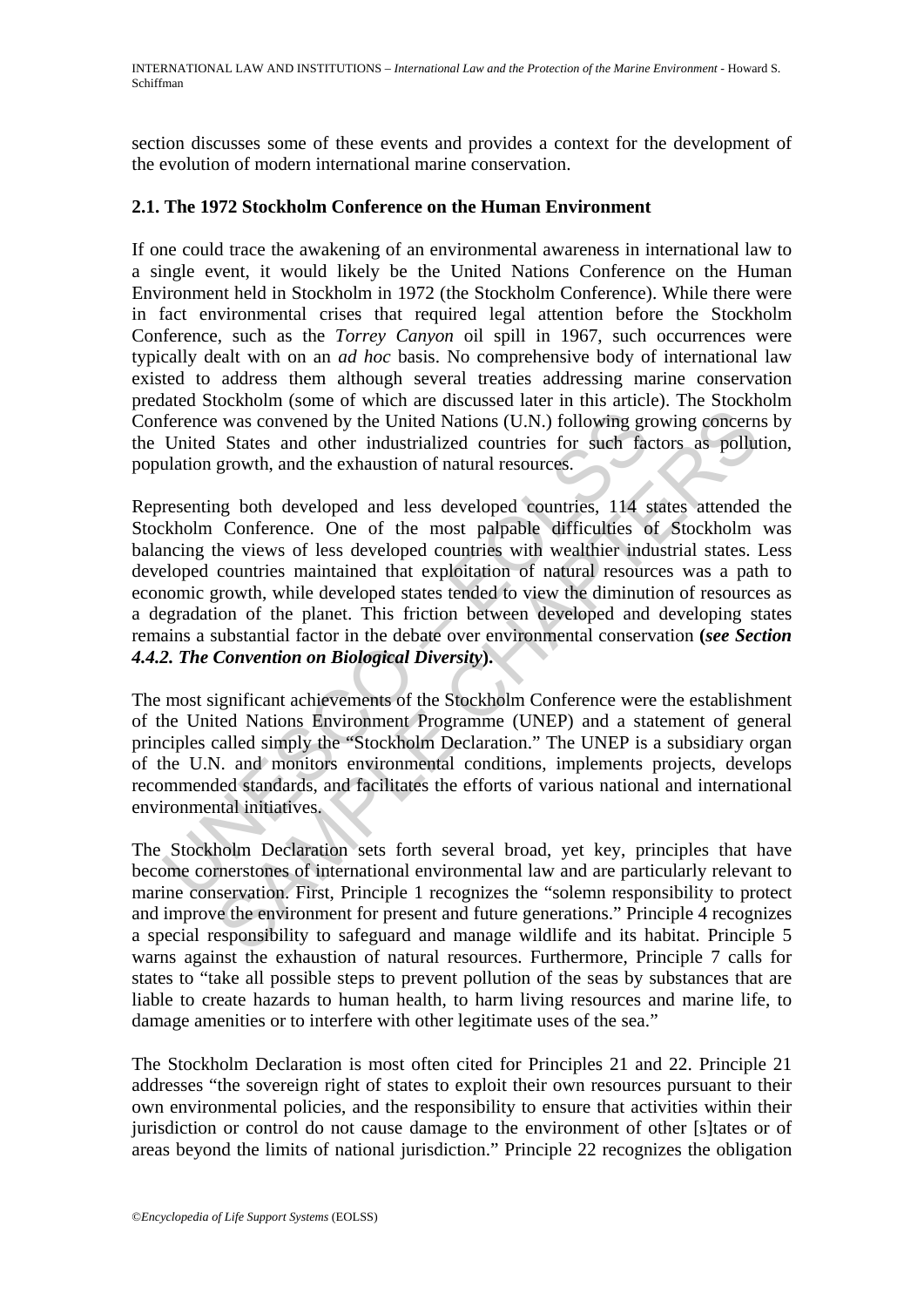of states to cooperate to develop international law concerning liability and compensation for victims of pollution and other environmental damage.

The Stockholm Conference was a significant starting point, but for all its lofty objectives without further substantive action it remained little more than a wish list. Consequently, Stockholm set in motion more specific attempts to address conservation issues on different levels. Although one might consider some of the more familiar Stockholm Principles as customary law, additional treaties would go on to refine and develop those objectives. One can discern from the Stockholm Declaration, as well as other instruments of law and policy, that the law with regard to marine conservation is basically comprised of two broad, intimately connected, categories: pollution and wildlife conservation. Shortly after the Stockholm Conference, negotiations began on another major document in international law that would give greater legal effect to both of these substantial concerns.

# **2.2. The 1982 United Nations Convention on the Law of the Sea**

The law of the sea has been a centerpiece of international law for centuries. While it has long been concerned with the breadth of countries' territorial seas and the matter of maritime boundaries, a consideration for the ecological component of the oceans is a modern phenomenon. Although the inherent friction between coastal states and maritime states is as old as international law itself, no major convention concerning the law of the sea existed until most recently **(see** *International Trade Agreements***).**

nese substantial concerns.<br>
The 1982 United Nations Convention on the Law of the Sea<br>
law of the sea has been a centerpiece of international law for cen<br>
leven been concerned with the breadth of countries' territorial seas **SAMPLE CONTIGE CONTIGE CONTIGE CONTIGE SET AND THE SET AND THE SET AND THE SET AND THE SET AND THE SET AND THE SET AND THE CONTIGES IN THE CONTIGE SET AND A DETERTION IN A HONDICAL SET AND DREVELON SET AND DREVELON CHAPTE** Until the mid-twentieth century the law of the sea was largely governed by custom. An international conference held in 1958, the United Nations Conference on the Law of the Sea, referred to as UNCLOS I, codified much of the existing custom into four conventions: the Convention on the Territorial Sea and the Contiguous Zone, the Convention on the High Seas, the Convention on Fishing and Conservation of the Living Resources of the High Seas, and the Convention on the Continental Shelf. Despite the acceptance of these conventions by quite a few states, UNCLOS I was largely regarded as a failure in that it did not reach agreement on the width of the territorial sea.

Two years later, in 1960, another conference, UNCLOS II, was convened but likewise failed to reach consensus on the breadth of the territorial sea. Due to the failure of these early conferences to resolve such key maritime issues, and their inability to address new challenges presented by developments in technology, a more comprehensive convention governing all maritime interests became necessary.

In 1973 negotiations convened for UNCLOS III. More than 150 countries and several specialized agencies took part in negotiations that lasted nine years. The product was the 1982 United Nations Convention on the Law of the Sea (UNCLOS). UNCLOS is sometimes referred to as a "constitution of the oceans" because it is so comprehensive in scope; virtually all uses of the oceans are addressed in the treaty. Numerous provisions address the conservation of the marine environment and the protection of marine wildlife. Part XII of UNCLOS is entitled "Protection and Preservation of the Marine Environment" and includes both general and specific obligations of state parties to prevent, reduce, and control pollution.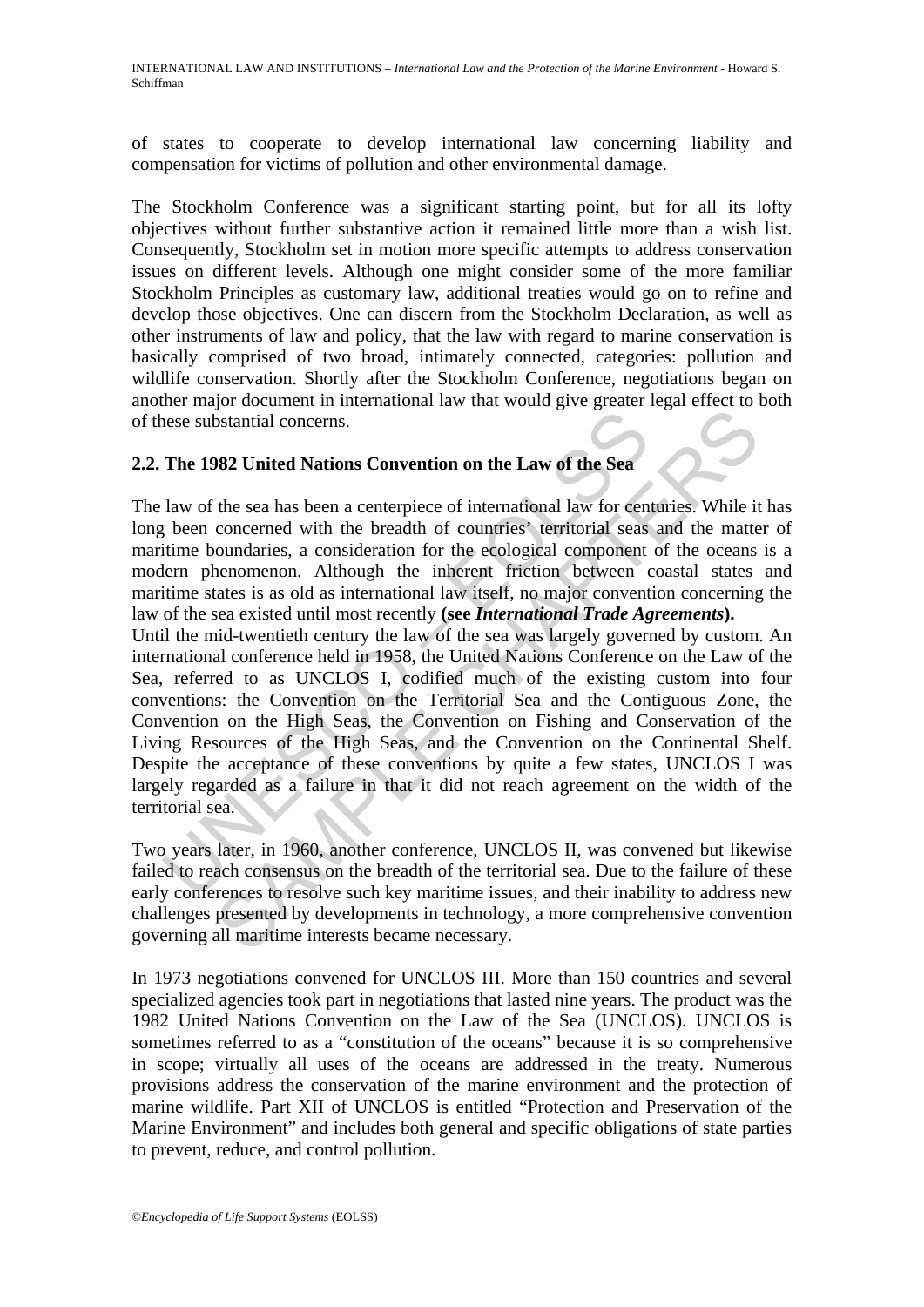The particular contribution of UNCLOS is that it not only fixed the breadth of the territorial sea at a maximum of 12 nautical miles but it also designated other segments of the ocean where the interests of coastal states are balanced with the needs of maritime states. Each of these zones carries with it different rights and responsibilities concerning marine conservation. Beyond and adjacent to the territorial sea out to a distance of 200 nautical miles is a segment of the ocean referred to as the Exclusive Economic Zone (EEZ). Seaward of the EEZ, the ocean is designated as the "high seas." As these maritime zones progress seaward, from the territorial sea to the high seas, the rights of the coastal state decreases while the rights of other maritime users increase.

# **2.2.1. The Territorial Sea**

an adjacent to its coastline (see *International Law and Sovereig* balization). Historically, the territorial sea was defined as the seg the coastal state could adequately defend from its shore. This was considered by mos cent to its coastline (see *International Law and Sovereignty in the Agon*). Historically, the territorial sea was defined as the segment of the overstal state could adequately defend from its shock. This was referred to The territorial sea is an extension of the sovereignty of a state into the section of the ocean adjacent to its coastline **(see** *International Law and Sovereignty in the Age of Globalization***).** Historically, the territorial sea was defined as the segment of the ocean that the coastal state could adequately defend from its shore. This was referred to as the "canon-shot rule." In the eighteenth century the breadth of territorial waters was generally accepted by most states to be three miles. The 12 nautical mile maximum agreed to at the conference that produced UNCLOS represented a compromise of various maritime interests. The principle area of disagreement, however, reflected geostrategic concerns of the Cold War.

In the territorial sea, the coastal state enjoys its greatest rights apart from its own internal waters (e.g. rivers and lakes). The coastal state has sovereign rights to exploit resources in, and pass prescriptive laws governing, its territorial sea. The only right enjoyed by maritime states in the territorial sea of another state is the right of "innocent passage" as defined in UNCLOS. The right of a coastal state to legislate environmental protection, and then enforce those laws, is strongest in the territorial sea.

# **2.2.2. The Exclusive Economic Zone**

The EEZ is a particular innovation of UNCLOS and is especially important to marine conservation. Under Article 56, the coastal state has "sovereign rights for the purpose of exploring and exploiting, conserving and managing the natural resources, whether living or non-living, of the waters superjacent to the seabed and of the seabed and its subsoil . . ." in the EEZ. The coastal state enjoys jurisdiction with regard to the protection and preservation of the marine environment.

With regard to the conservation of living resources, the coastal state is required by Article 61 to "determine the allowable catch of the living resources" in its EEZ. Article 61 further mandates the coastal state, taking into account the best scientific evidence available, to "ensure through proper conservation and management measures that the maintenance of the living resources in the [EEZ] is not endangered by overexploitation." At the same time, Article 61 provides that conservation measures "shall also be designed to maintain or restore populations of harvested species at levels which can produce the maximum sustainable yield . . ." The importance of Articles 56 and 61 to marine conservation cannot be overemphasized. They permit coastal states to apply their own conservation laws to huge segments of the oceans.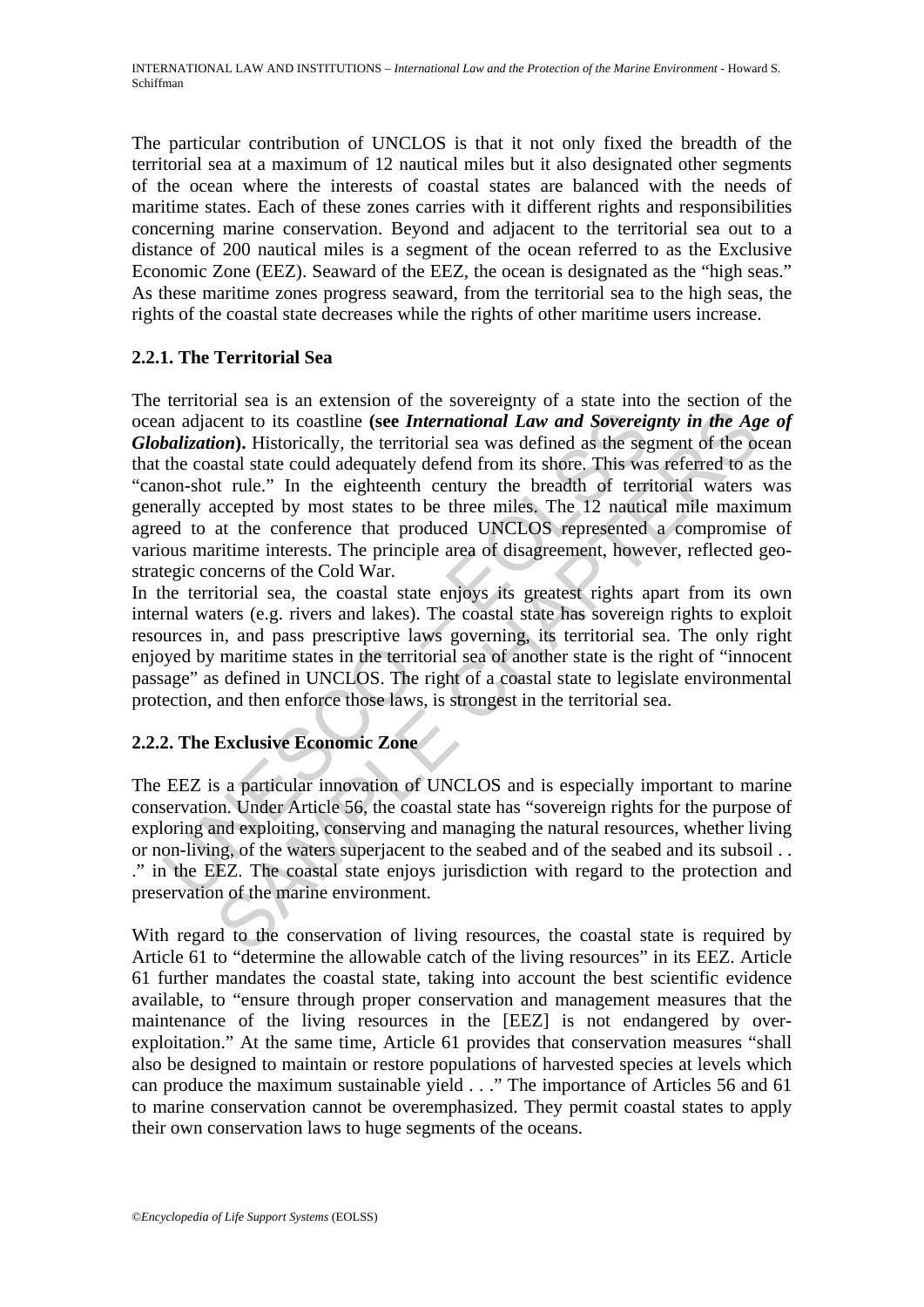Alongside the obligations of Article 61 concerning the conservation of living resources are the obligations of Article 62 to "promote the objective of optimum utilization of the living resources of the [EEZ] without prejudice to article 61." The balancing of these objectives is one of the key challenges of the UNCLOS regime. While in theory the conservation and optimum utilization of resources may be reconcilable, in practice this has proved quite difficult. The application and interpretation of the concepts of "optimum utilization" and "maximum sustainable yield" are at the crux of modern conservation disputes. As UNCLOS is a treaty representing the balancing of interests, the arguments for both exploitation and conservation can find support in these provisions. Several disputes over fisheries and marine mammal conservation are directly traceable to disagreements about these objectives.

stal state. For example, they may exercise freedom of navigation<br>laying of submarine cables and pipelines. Pursuant to the righ<br>cles 56 and 61, maritime states may not exploit resources in the<br>ventomental protection laws o In the EEZ, maritime states may exercise those rights not specifically reserved to the coastal state. For example, they may exercise freedom of navigation and overflight and the laying of submarine cables and pipelines. Pursuant to the rights provided for in Articles 56 and 61, maritime states may not exploit resources in the EEZ of another state unless authorized to do so by the coastal state. Polluters are subject to the environmental protection laws of the coastal state. UNCLOS recognizes the jurisdiction of the coastal state to both prescribe and enforce its laws governing the exploration, exploitation, conservation, and management of the living resources of the EEZ.

# **2.2.3. The High Seas**

In the high seas, unlike the EEZ, no state may pass laws concerning marine conservation. The high seas is sometimes referred to as "the global commons": all states are equal and enjoy the same freedoms. Some of the high seas freedoms enumerated in UNCLOS are freedom of navigation, freedom of fishing (subject to conditions), freedom to lay submarine cables and pipelines, and freedom of scientific research. All freedoms must be exercised with "due regard" for other lawful maritime activities on the high seas.

E. For example, they may exercise freedom of navigation and overflight<br>of submarine cables and pipelines. Pursuant to the rights provided fo<br>s and 61, martime states may not explod resonces in the EEZ of ano<br>s at authorize The freedom of fishing is most important to a discussion of marine conservation. After all, if, unlike the EEZ, no state has jurisdiction to pass laws concerning sustainable yield and optimum utilization in the high seas, how should catch limits be determined? UNCLOS provides some guidance on this question. Article 116 declares the freedom of fishing to be subject to states' other treaty obligations. Therefore, if a state is a member of one or more regional fishery treaties as well of UNCLOS, then its high seas fishing must be exercised in accordance with those other obligations. Such regional organizations **(see** *Section 4.1.2. Regional Fishery Arrangements***)** are generally encouraged by UNCLOS. Additionally, under Article 118 states have a duty to cooperate in the conservation and management of resources on the high seas.

Furthermore, Article 119 requires states to determine "maximum sustainable yield" using the best scientific evidence available for their high seas fishing, as it likewise does for a coastal state's EEZ. Similarly, states must consider the effects on species associated with or dependent upon harvested species with a view to maintaining them as well as harvested species. States must cooperate in the management of "straddling stocks" (Article 63) and "highly migratory species" (Article 64). Straddling stocks are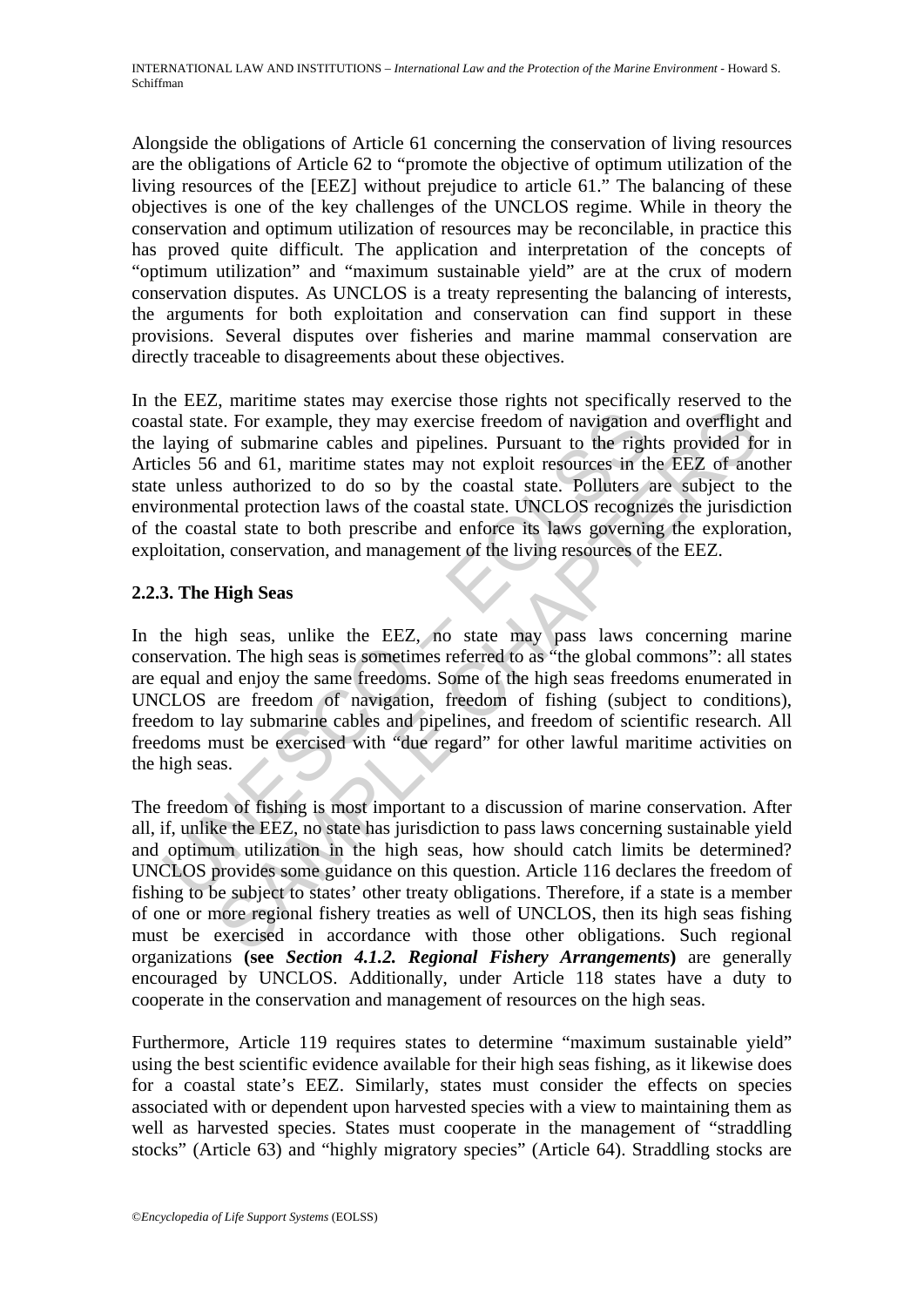species that occur within the EEZ of two or more coastal states or an EEZ and an area beyond and adjacent to it (typically the high seas). Highly migratory species are those species that during their life cycle have a migratory route beyond the boundaries of a single state, but typically within a particular region **(see** *Section 4.4.3. The Convention on Migratory Species***).** Annex I of UNCLOS enumerates 17 such highly migratory species.

The problems of straddling stocks and highly migratory species are an inherent flaw of UNCLOS. A clear example of this occurred in 1995 when Canada arrested the Spanish fishing vessel *Estai* slightly seaward of Canada's EEZ. The *Estai* was fishing on the high seas for turbot stocks that straddled Canadian waters. In Canadian waters they received substantial management but in the high seas they obviously did not. Spain's resulting protests and initiation of legal proceedings against Canada in the International Court of Justice underscored the delicate issue presented by straddling stocks in law and policy. Straddling stocks are even more likely to occur where the area of the high seas is completely surrounded by the EEZ of more than one state as in the case of the Bering Sea's "Donut Hole."

The problem of straddling and migratory fish stocks is so vexing that a separate treaty was negotiated. The treaty is the "Agreement for the Implementation of the Provisions of the United Nations Convention on the Law of the Sea of 10 December 1982 Relating to the Conservation and Management of Straddling Fish Stocks and Highly Migratory Fish Stocks." The "Straddling Stocks treaty" entered into force on December 11, 2001 and promises to address these issues with more specificity than UNCLOS.

It of Justice underscored the delicate issue presented by straddling<br>cy. Straddling stocks are even more likely to occur where the area<br>ppletely surrounded by the EEZ of more than one state as in the<br>s "Donut Hole."<br>proble istice underscored the delicate issue presented by strading stocks in law<br>ddling stocks are even more likely to occur where the area of the high se<br>surrounded by the EEZ of more than one state as in the case of the high se The nature of the high seas as a global commons presents particular problems of environmental conservation. While UNCLOS confers upon coastal states prescriptive and enforcement rights in the EEZ, the authority to punish environmentally irresponsible conduct on the high seas falls to the flag-state of each vessel. As the flagstate, or state of nationality, has always had primary authority to regulate the activities on board its vessels, the issue of "flags of convenience" remains a key problem. Flags of convenience, or vessels registered with states that do not prescribe or enforce rigorous fishing practices, sanitation, and pollution control standards, are very much a weakness of the high seas regime.

# **2.2.4. Protection and Preservation of the Marine Environment**

The maritime zones designated by UNCLOS are important in a discussion of marine conservation in that they put a burden of marine conservation on the coastal state. Realistically, the coastal state is in the best position to apply and enforce those laws. But since the power of the coastal state ends where the high seas begins, the convention contains provisions applicable to all states setting forth requirements to protect the environment and reduce pollution. Part XIII requires states to enact and, wherever possible, to enforce their own marine conservation laws.

Part XIII declares the general obligation of all states to protect and preserve the marine environment. Article 193 is similar to Principle 21 of the Stockholm Declaration **(see**  *Section 2.1. The 1972 Stockholm Conference on the Human Environment***)**,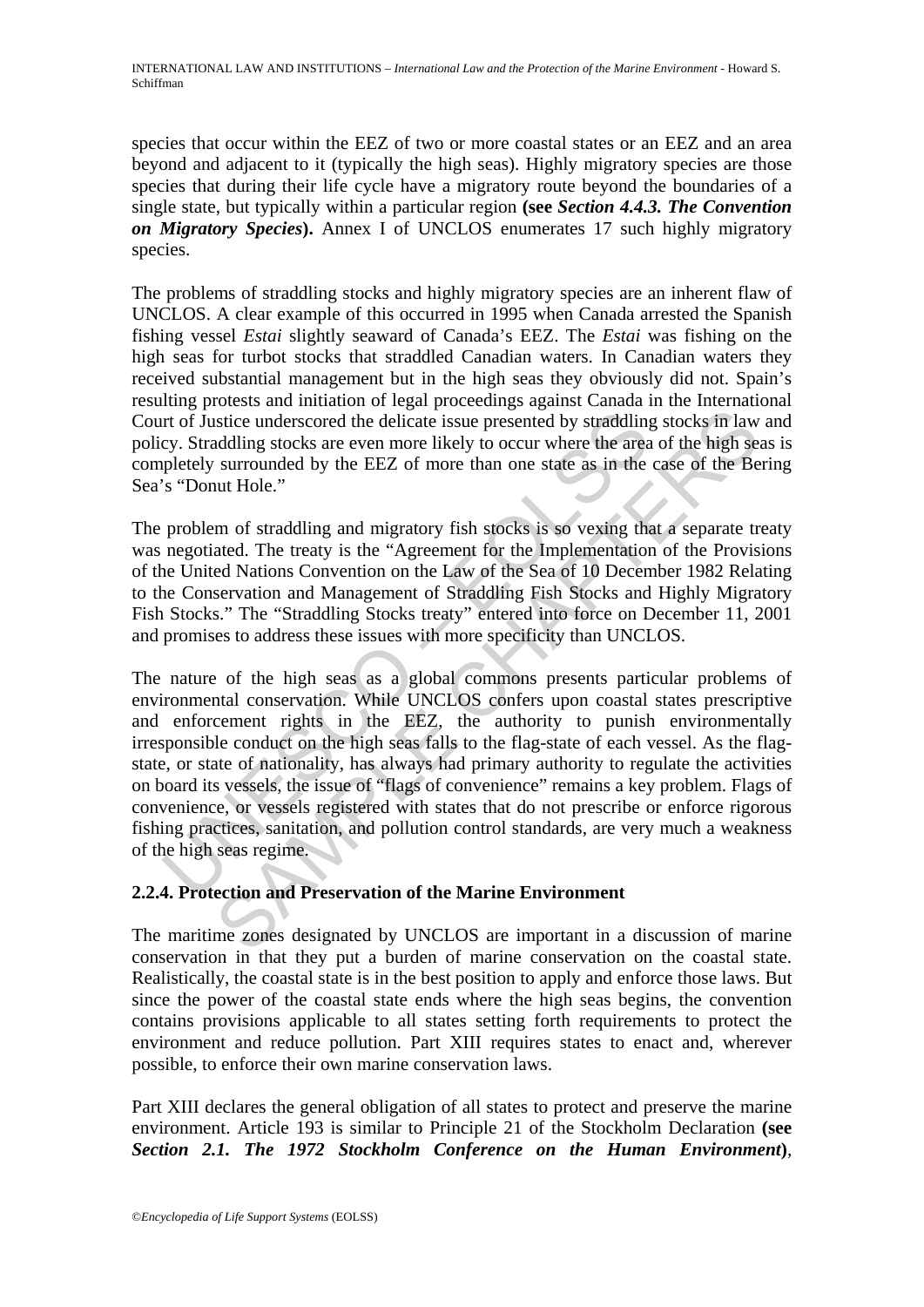recognizing the sovereign right of states "to exploit their natural resources pursuant to their environmental policies and in accordance with their duty to protect and preserve the marine environment." Article 194 requires states, individually and jointly, "to take all measures consistent with this Convention that are necessary to prevent, reduce and control pollution of the marine environment from any source, using . . . the best practicable means at their disposal and in accordance with their capabilities."

Article 194(3) enumerates four specific sources of pollution: "the release of toxic, harmful and noxious substances . . . pollution from vessels . . . pollution from installations and devices used in exploration or exploitation of the natural resources of the seabed and subsoil . . . pollution from other installations and devices operating in the marine environment . . ." Finally, Article 194(5) mandates measures necessary "to protect and preserve rare and fragile ecosystems as well as the habitat of depleted, threatened or endangered species and other forms of marine life."

atened or endangered species and other forms of marine life."<br>
ong the most profound contributions of UNCLOS are its revevation of ectaceans and other marine mammals. There is har<br>
e in marine conservation than the status or endangered species and other forms of marine life."<br>
or endangered species and other forms of marine life."<br>
e most profound contributions of UNCLOS are its provisions for<br>
or or endangered species and other marine mamm Among the most profound contributions of UNCLOS are its provisions for the conservation of cetaceans and other marine mammals. There is hardly a more visible issue in marine conservation than the status of whales and dolphins. The particular case of cetaceans is discussed in *Section 4.5. The Special Problem of Cetaceans*, but the UNCLOS provisions addressing them are worthy of review. Article 65 permits a coastal state in its EEZ, or a competent international organization "to prohibit, limit or regulate the exploitation of marine mammals more strictly than provided for" in the part of the convention governing the EEZ. Furthermore, Article 120 extends Article 65 to the conservation and management of marine mammals in the high seas. These provisions are but one substantial step in the evolution of marine mammal conservation. The UNCLOS designation of cetaceans as a special resource deserving of more substantial protection than other marine species is a notable factor in their conservation.

UNCLOS is without qualification the single most important and far-reaching legal instrument to address issues of marine conservation. The comprehensive nature of UNCLOS provides a framework to address future issues in the law of the sea and its provisions can foster additional progress in their conservation.



TO ACCESS ALL THE **22 PAGES** OF THIS CHAPTER, Visi[t: http://www.eolss.net/Eolss-sampleAllChapter.aspx](https://www.eolss.net/ebooklib/sc_cart.aspx?File=E1-36-02-03)

#### **Bibliography**

Burke W.T. (1994). *The New International Law of Fisheries: UNCLOS 1982 and Beyond*, 382 pp. Oxford: Clarendon. [This examines the law of fisheries and its challenges in the era of UNCLOS.]